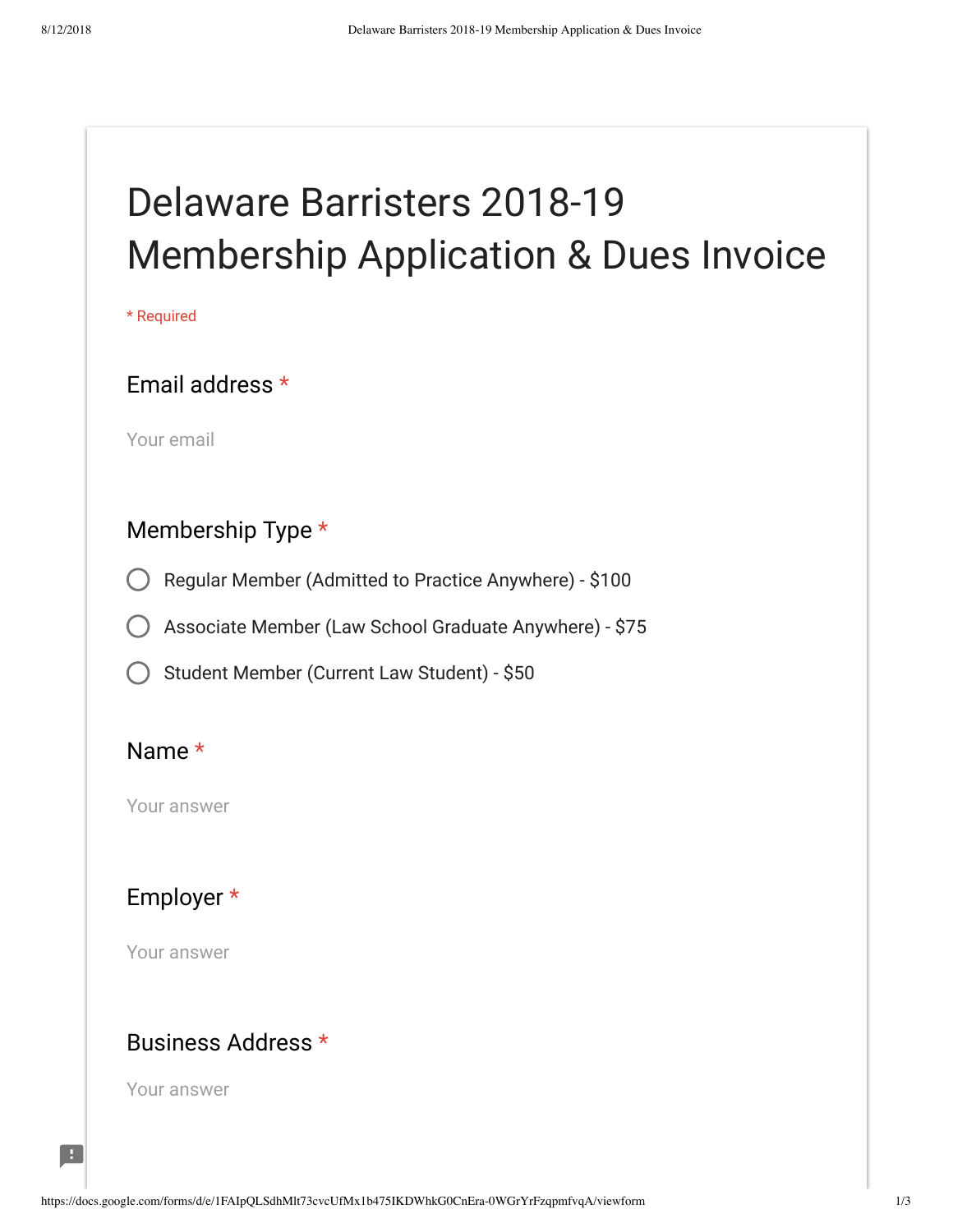#### Title/Position \*

Your answer

#### Phone \*

Your answer

## E-Mail \*

Your answer

#### Areas of Practice \*

Your answer

### Committee Preferences \*

Social Justice & Community Outreach



Membership Enrichment & Social



Mentoring & Mock Trial

Social Media, Technology, & Marketing

#### Payment Method \*

\*\*All checks should be made payable to the "Delaware Barristers Association" and mailed to P.O. Box 1487, Wilmington, DE 19899)\*\*

Check



Œ

Request for Online Payment Invoice (Will be sent to your e-mail account provided above)